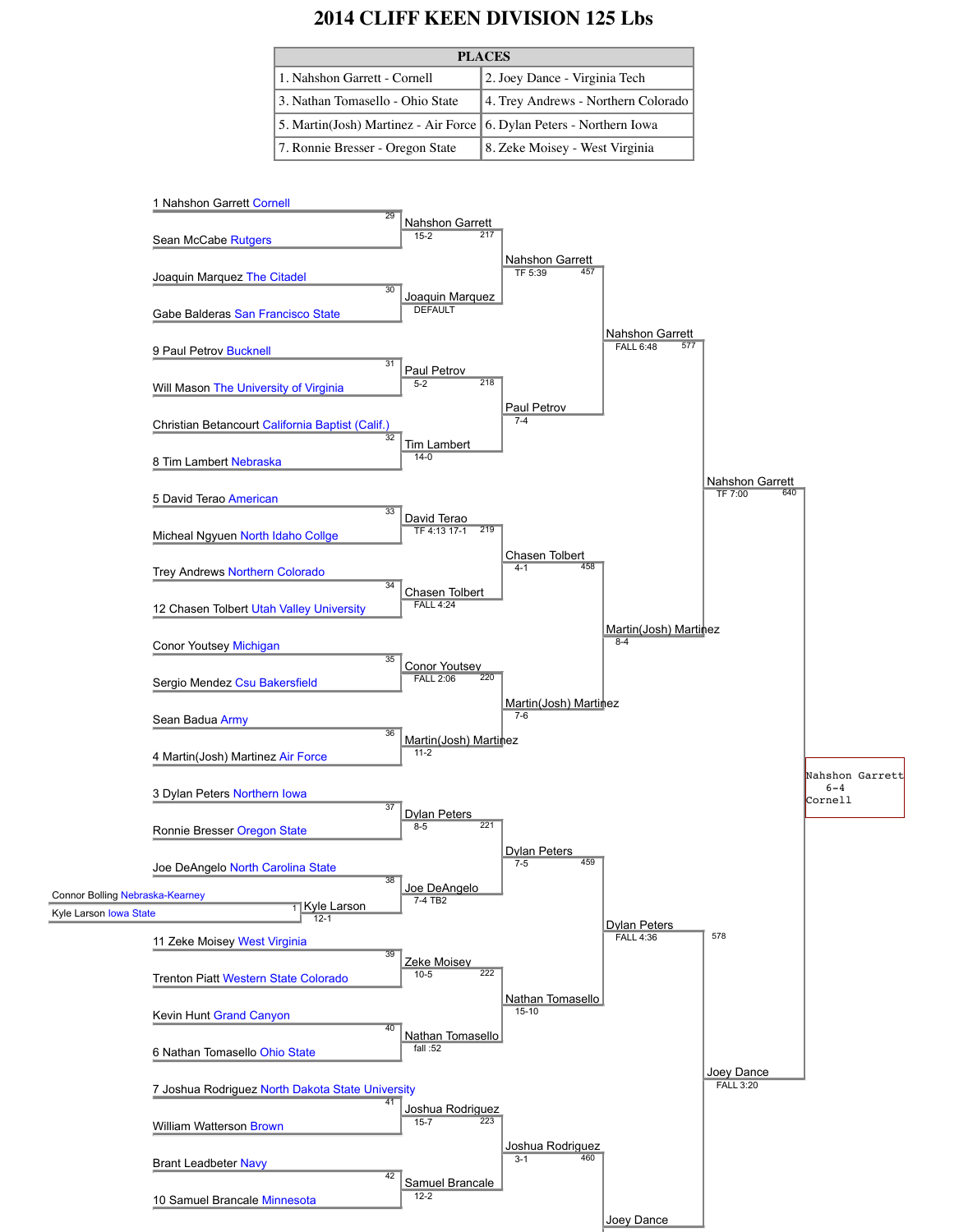

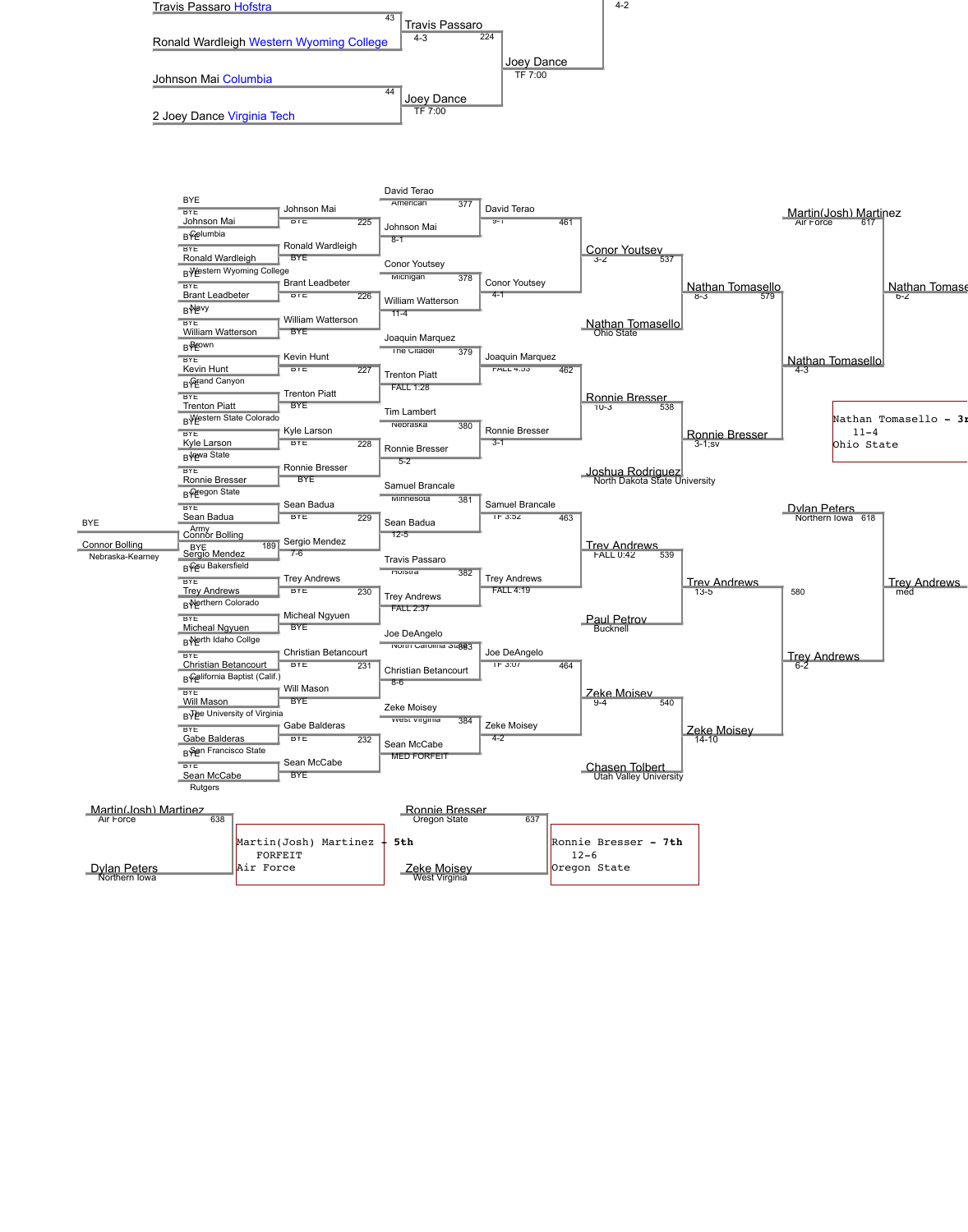# **2014 CLIFF KEEN DIVISION 133 Lbs**

| <b>PLACES</b>                         |                                                  |
|---------------------------------------|--------------------------------------------------|
| 1. Christopher Dardanes - Minnesota   | 2. Rosario Bruno - Michigan                      |
| 3. Johnni DiJulius - Ohio State       | 4. Earl Hall - Iowa State                        |
| 5. Daniel DeShazer - Nebraska-Kearney | 6. George DiCamillo - The University of Virginia |
| 7. Kevin Norstrem - Virginia Tech     | 8. Ian Nickell - Csu Bakersfield                 |

#### 1 Christopher Dardanes Minnesota

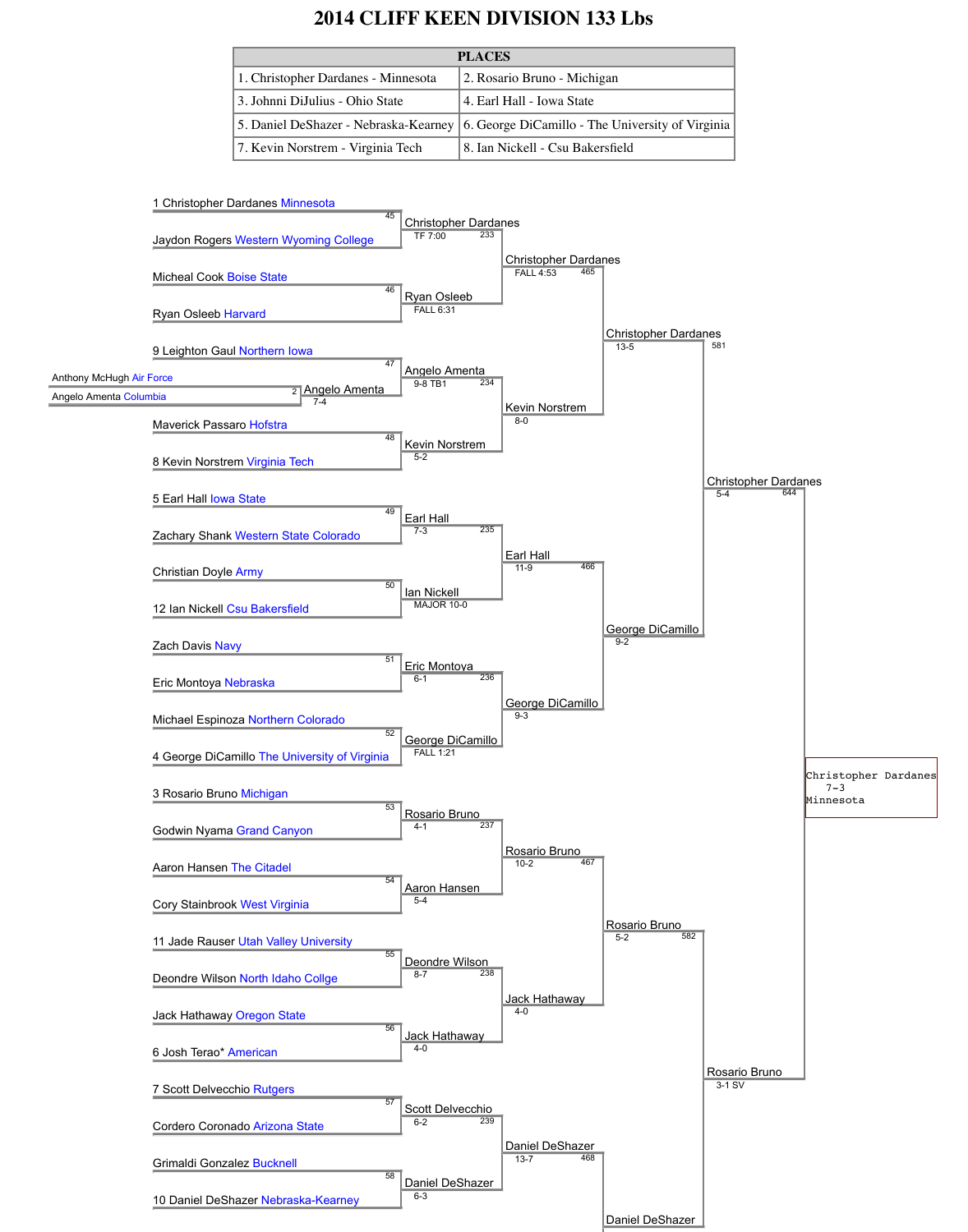Chris Caton



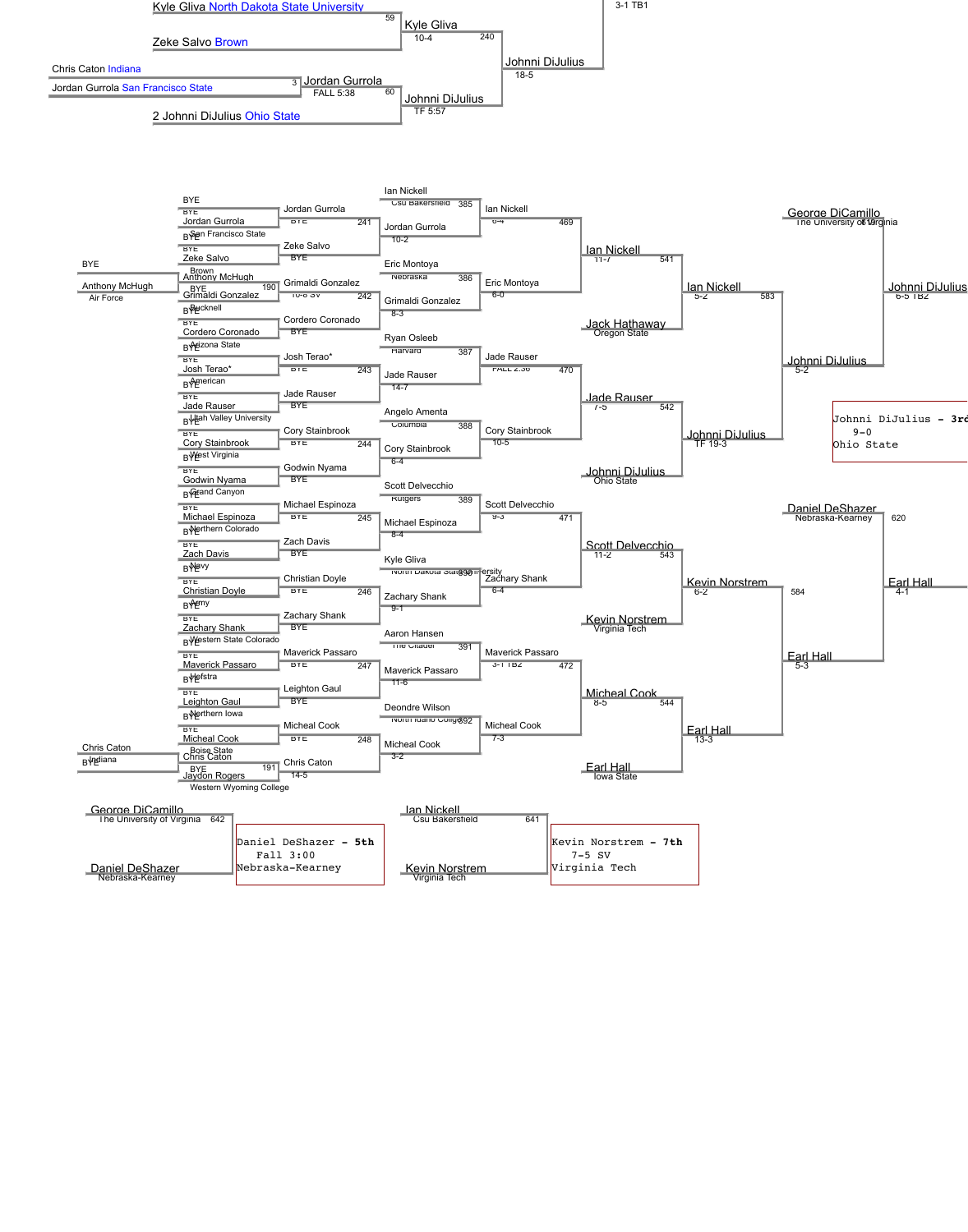# **2014 CLIFF KEEN DIVISION 141 Lbs**

| <b>PLACES</b>                 |                                                                                                      |
|-------------------------------|------------------------------------------------------------------------------------------------------|
| 1. Logan Stieber - Ohio State | 2. Devin Carter - Virginia Tech                                                                      |
| 3. Nick Dardanes - Minnesota  | 4. Anthony Ashnault - Rutgers                                                                        |
| 5. Geo Martinez - Boise State | 6. Mike Morales - West Virginia                                                                      |
|                               | 7. Joseph Spisak - The University of Virginia   8. Mitchell Bengtson - North Dakota State University |

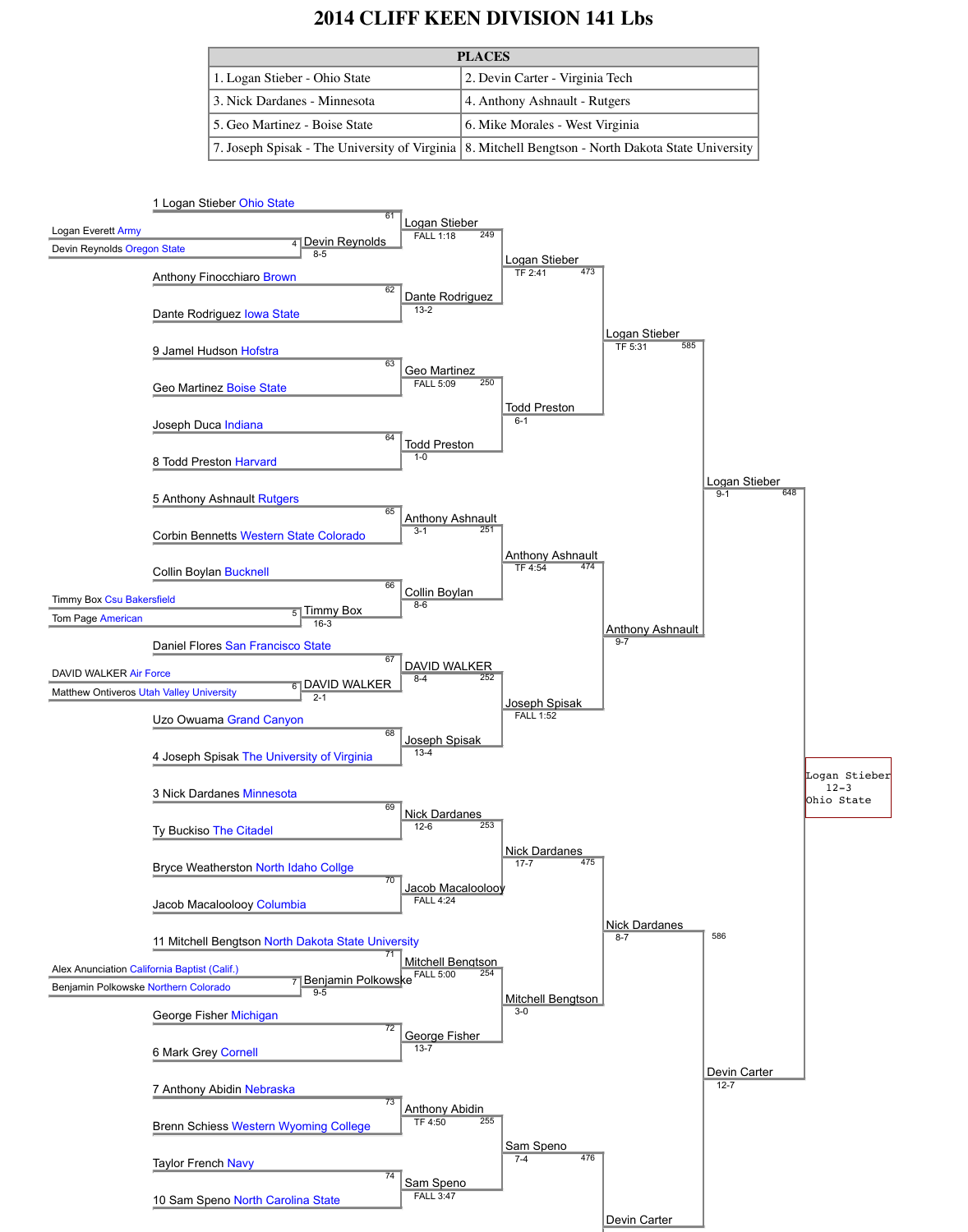

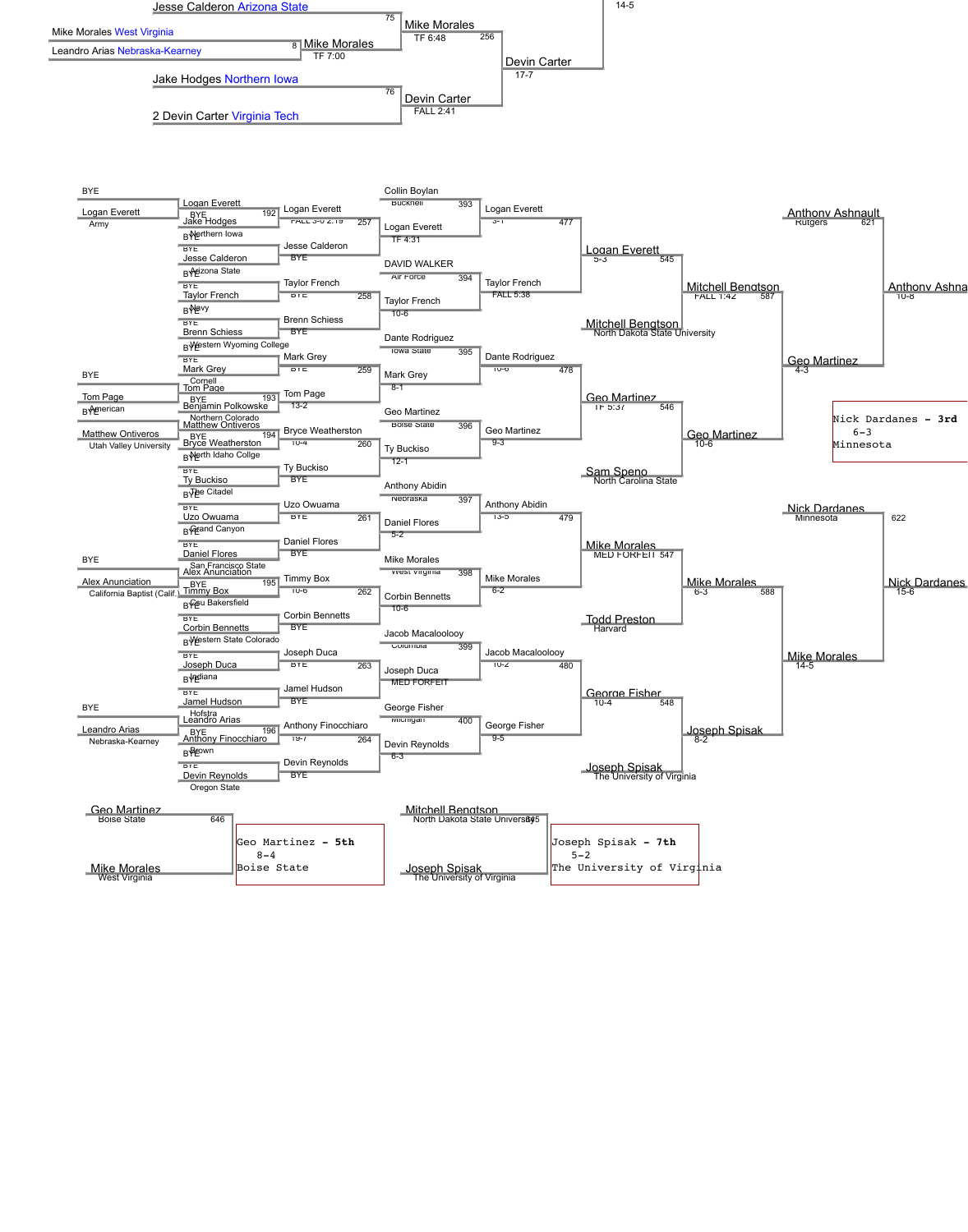### **2014 CLIFF KEEN DIVISION 149 Lbs**

| <b>PLACES</b>                                                          |                                 |
|------------------------------------------------------------------------|---------------------------------|
| 1. Christopher Villalonga - Cornell                                    | 2. Alec Pantaleo - Michigan     |
| 3. Gabe Moreno - Iowa State                                            | 4. Justin Arthur - Nebraska     |
| 5. Cody Ruggirello - Hofstra                                           | 6. Matthew Frisch - The Citadel |
| 7. Abraham Rodriquez - Oregon State   8. Sal Mastriani - Virginia Tech |                                 |

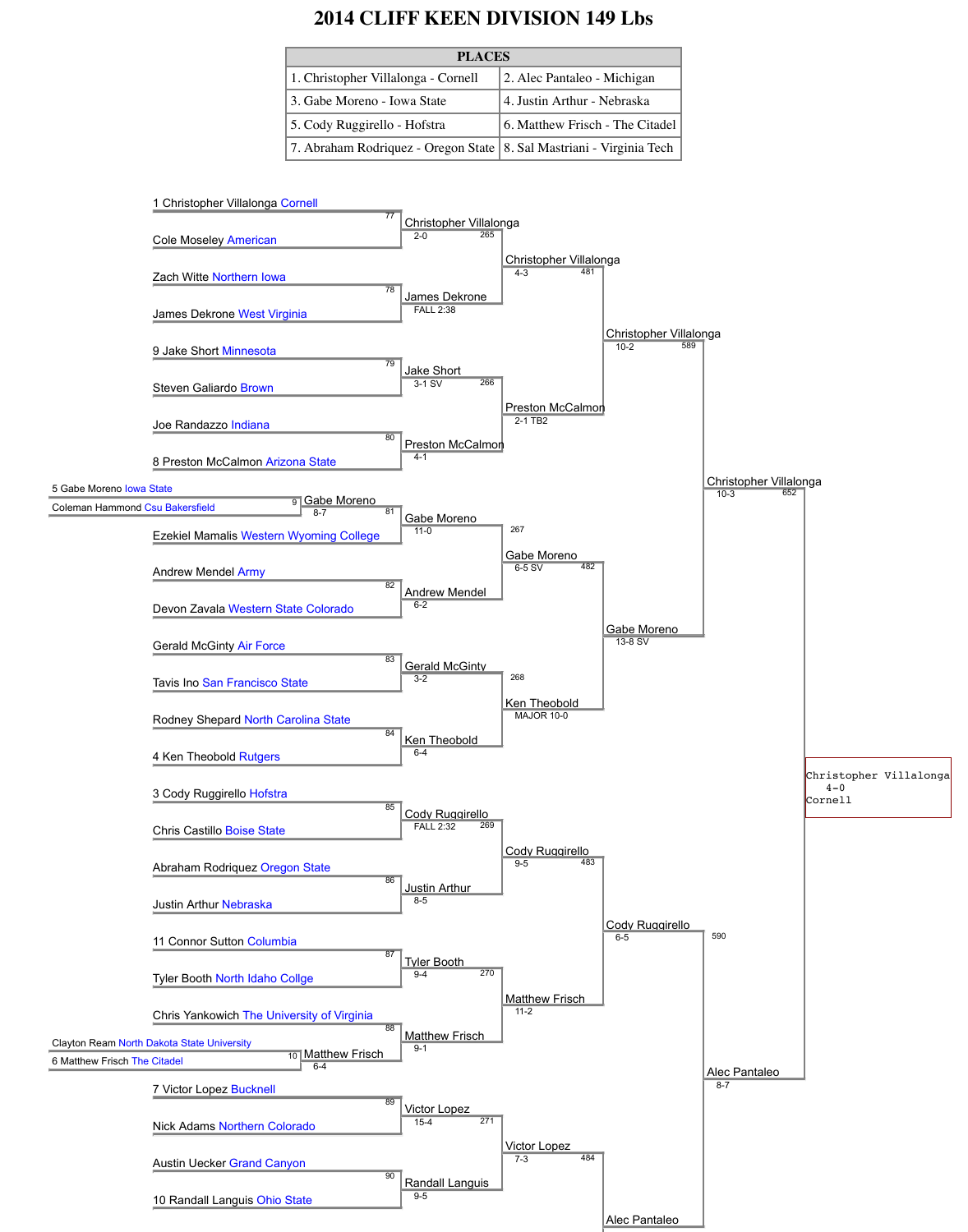

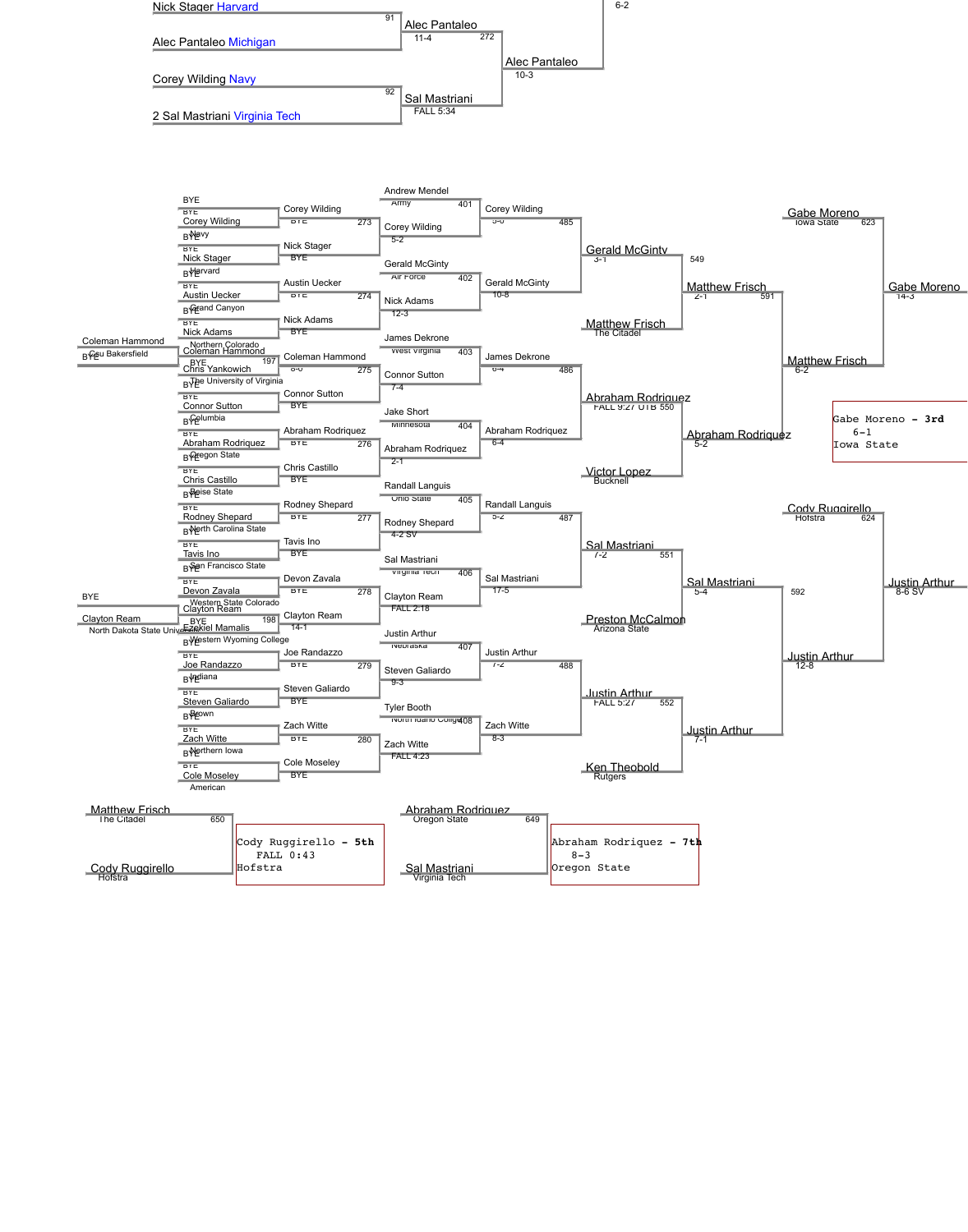#### **2014 CLIFF KEEN DIVISION 157 Lbs**

| <b>PLACES</b>                 |                                   |
|-------------------------------|-----------------------------------|
| 1. Dylan Ness - Minnesota     | 2. James Green - Nebraska         |
| 3. Anthony Perrotti - Rutgers | 4. Justin Staudenmayer - Brown    |
| 5. Russell Parsons - Army     | 6. Steven Hernandez - Boise State |
| 7. Joel Smith - Arizona State | 8. Alex Elder - Oregon State      |

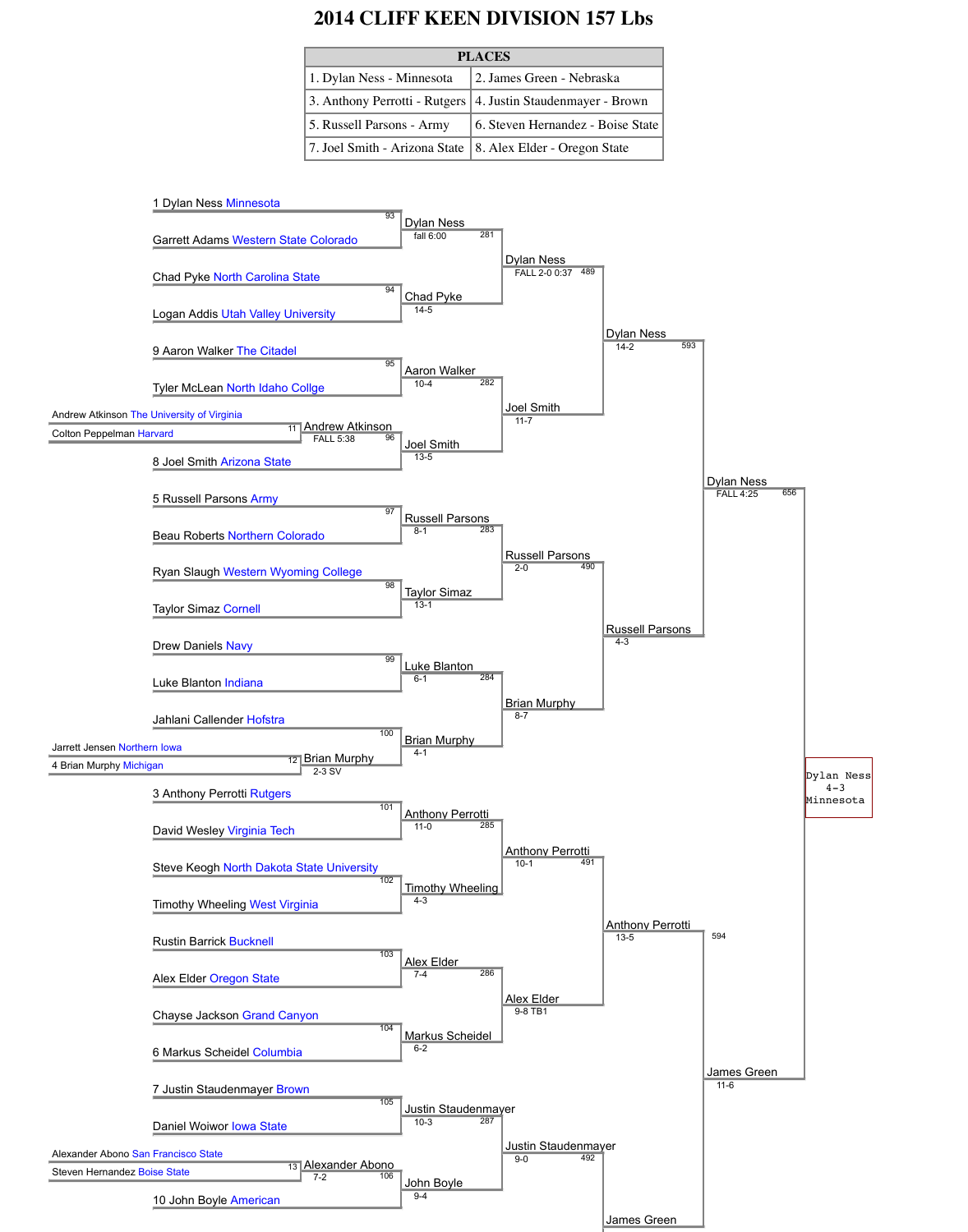

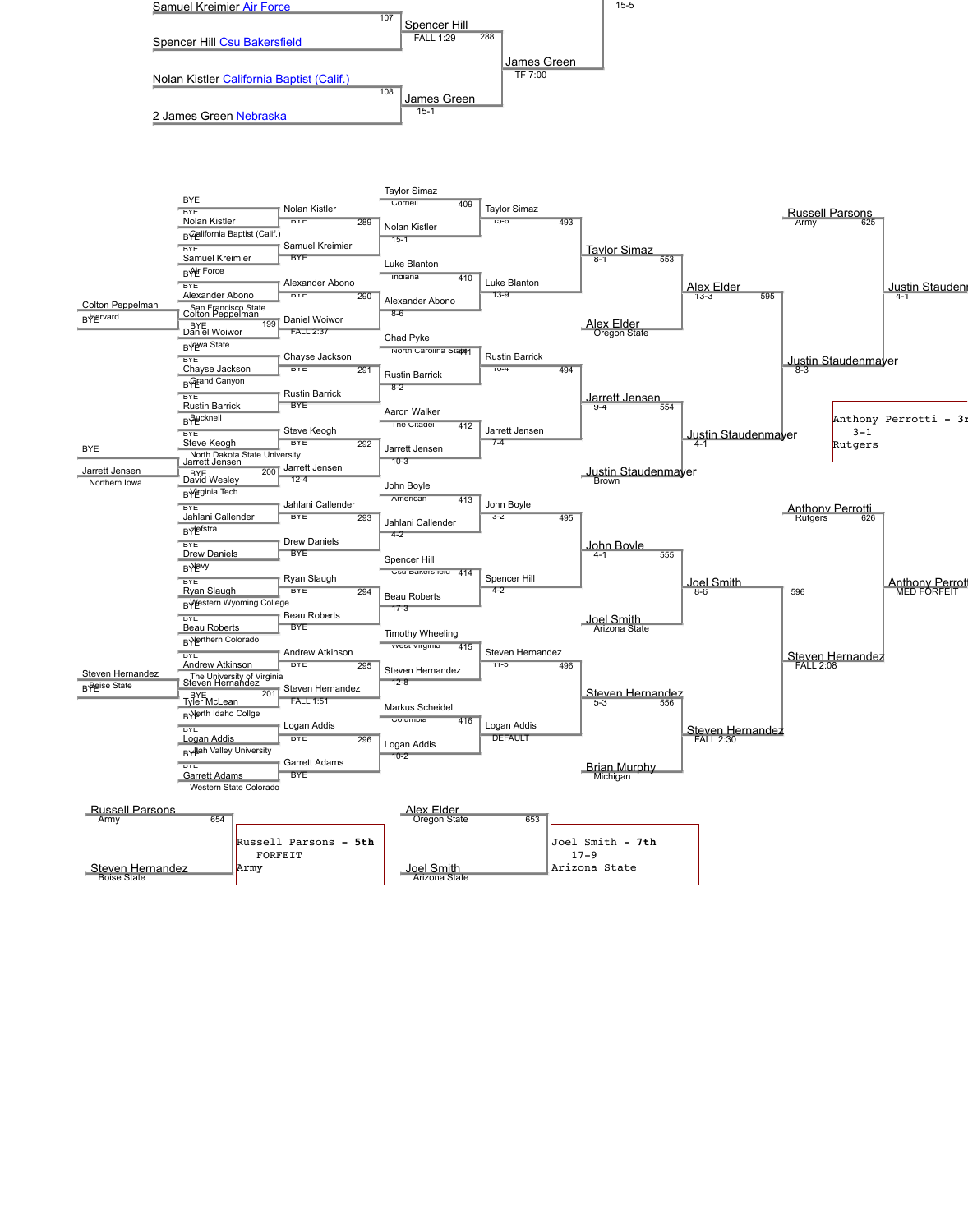# **2014 CLIFF KEEN DIVISION 165 Lbs**

| <b>PLACES</b>                                                             |                                  |  |
|---------------------------------------------------------------------------|----------------------------------|--|
| 1. Nicholas Sulzer - The University of Virginia 2. Taylor Walsh - Indiana |                                  |  |
| 3. Michael Moreno - Iowa State                                            | 4. Cooper Moore - Northern Iowa  |  |
| 5. Peyton Walsh - Navy                                                    | 6. Adam Fierro - Csu Bakersfield |  |
| 7. Max Rohskopf - North Carolina State                                    | 8. Jesse Stafford - Air Force    |  |



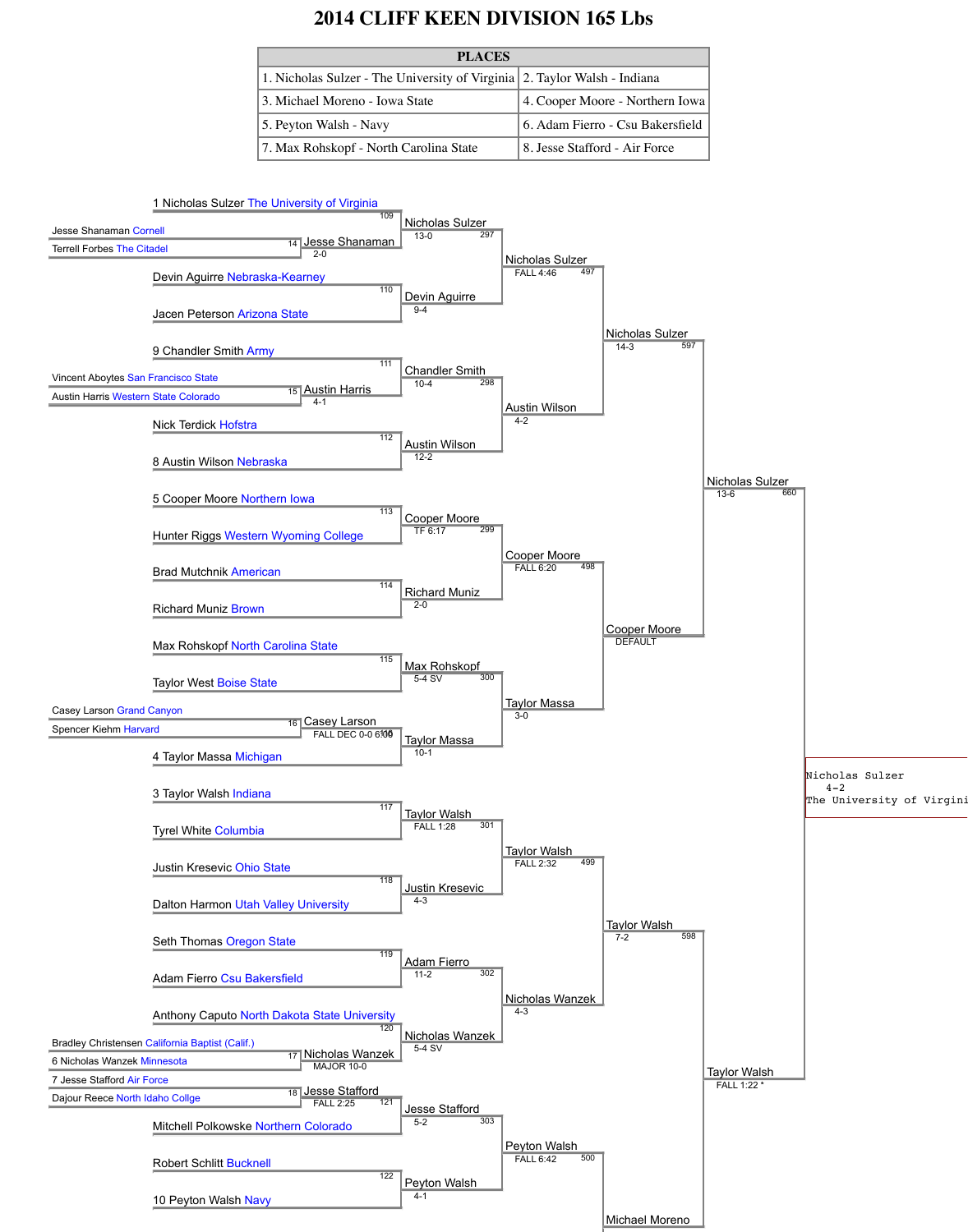

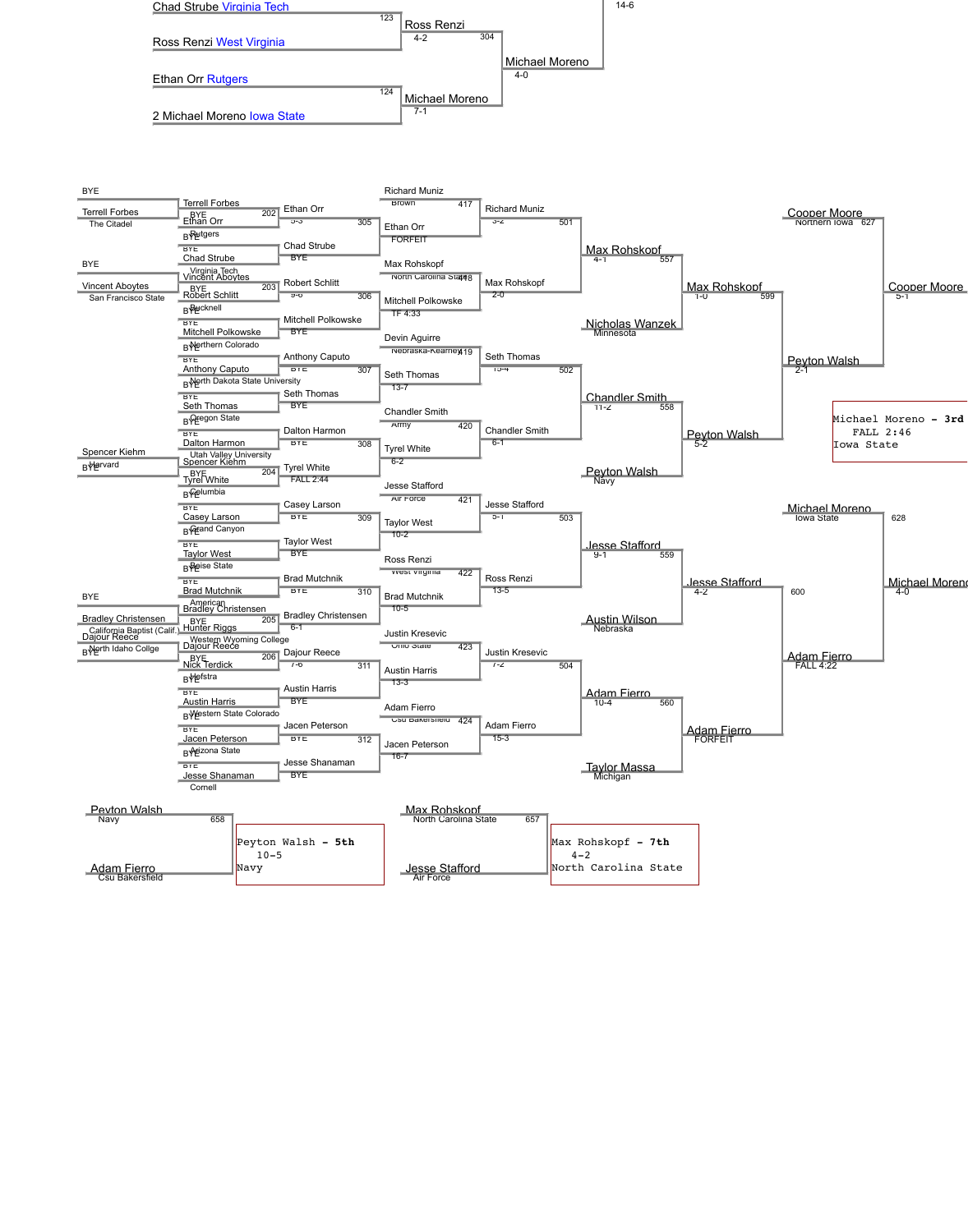# **2014 CLIFF KEEN DIVISION 174 Lbs**

| <b>PLACES</b>                                                    |                                               |
|------------------------------------------------------------------|-----------------------------------------------|
| 1. Robert Kokesh - Nebraska                                      | 2. Blaise Butler - The University of Virginia |
| 3. Tanner Weatherman - Iowa State   4. Logan Storley - Minnesota |                                               |
| 5. Zach Epperly - Virginia Tech                                  | 6. Davonte Mahomes - Michigan                 |
| 7. Mark Martin - Ohio State                                      | 8. Pete Renda - North Carolina State          |

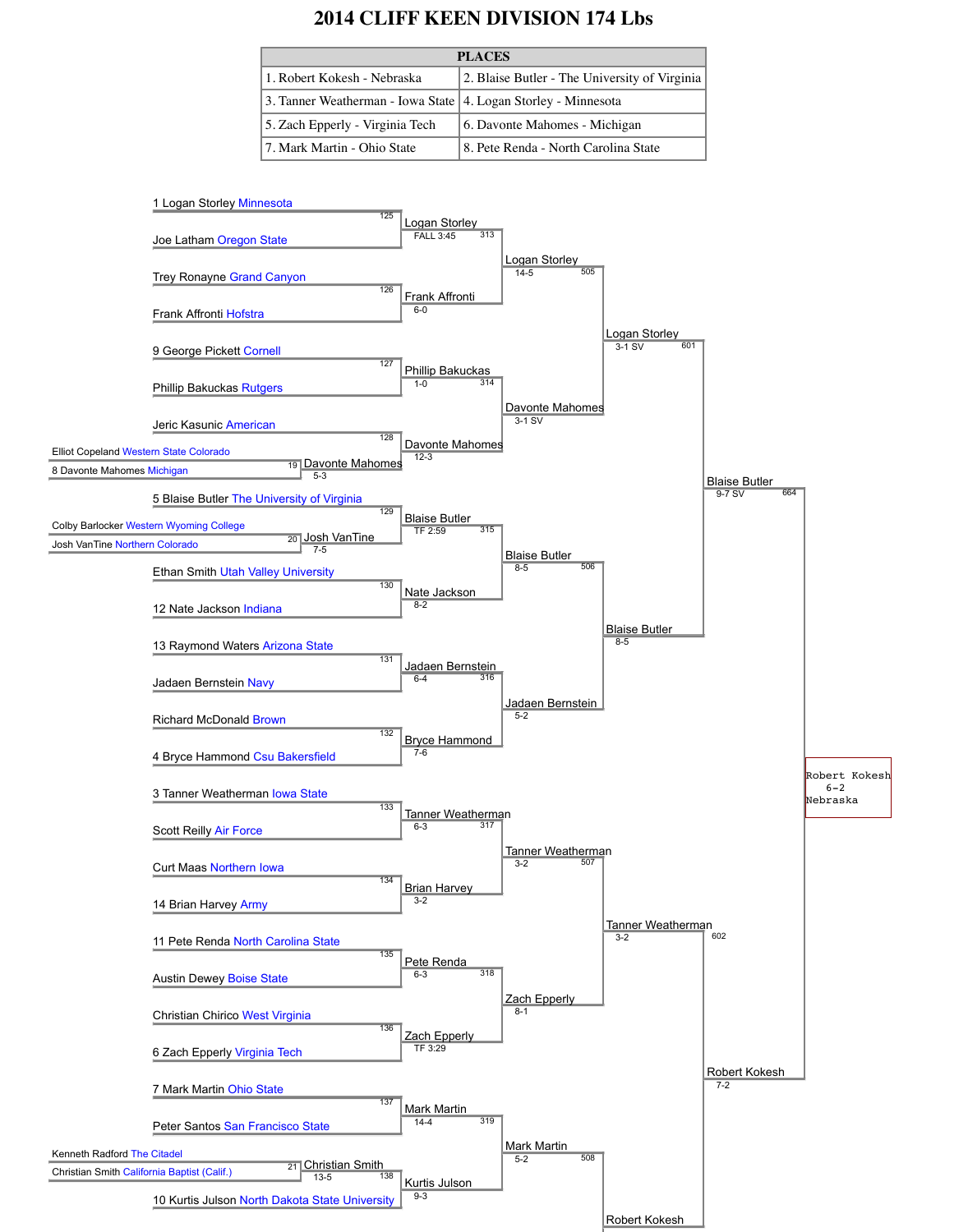

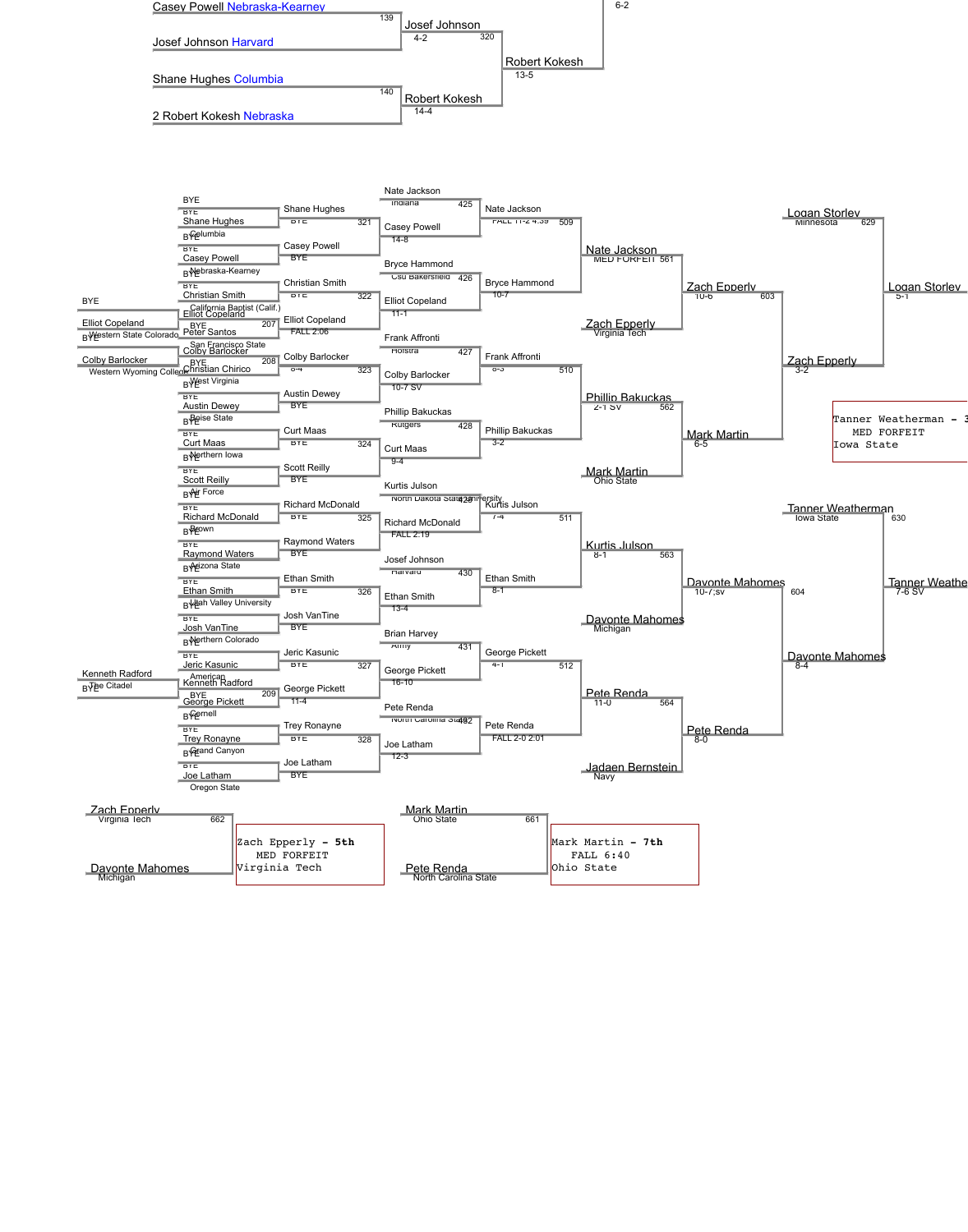# **2014 CLIFF KEEN DIVISION 184 Lbs**

| <b>PLACES</b>                                                                 |                                 |
|-------------------------------------------------------------------------------|---------------------------------|
| 1. Blake Stauffer - Arizona State                                             | 2. Taylor Meeks - Oregon State  |
| 3. Hayden Zillmer - North Dakota State University   4. Gabriel Dean - Cornell |                                 |
| 5. Brett Pfarr - Minnesota                                                    | 6. Ophir Bernstein - Brown      |
| 7. Timothy Dudley - Nebraska                                                  | 8. Austin Gabel - Virginia Tech |

#### 1 Gabriel Dean Cornell

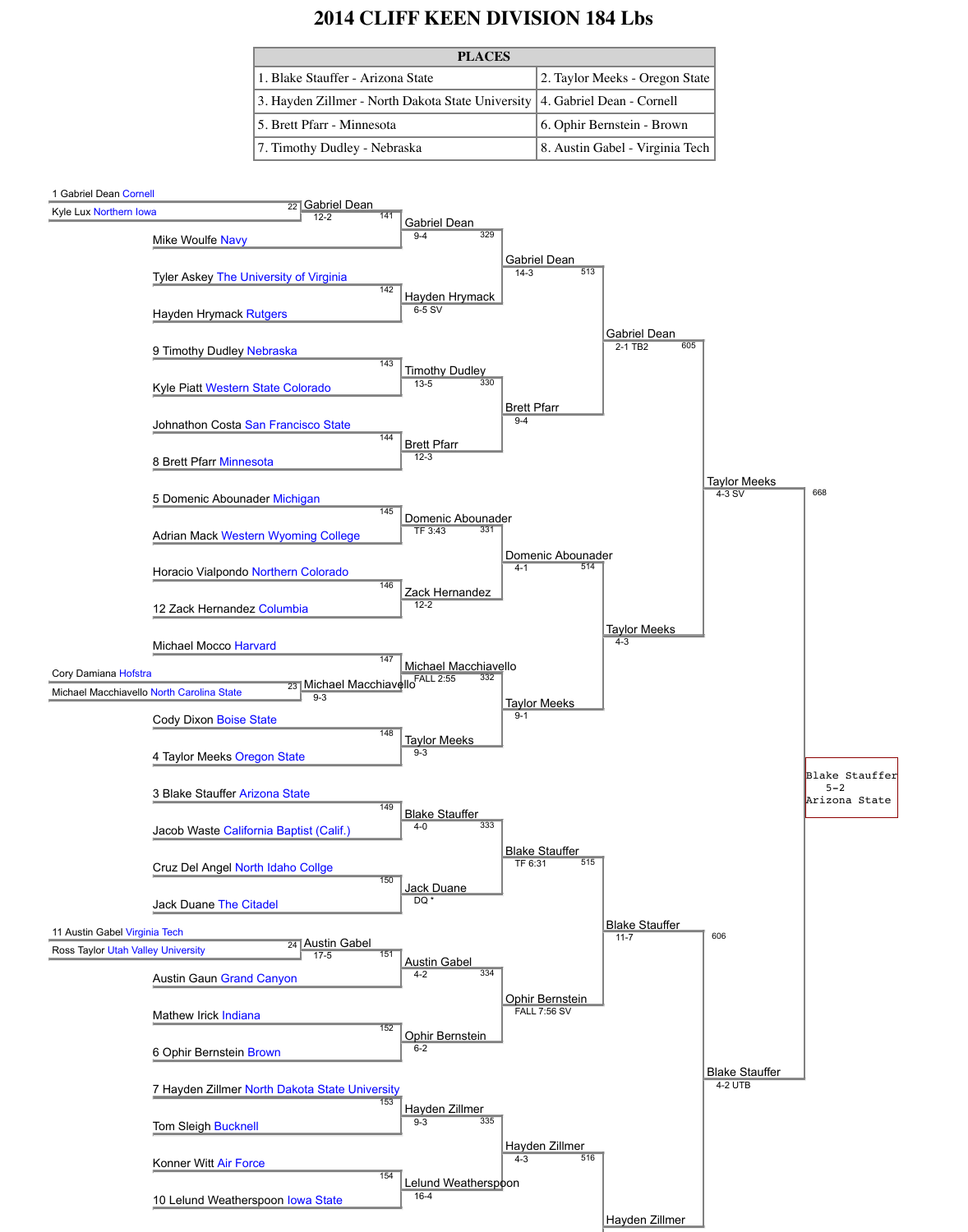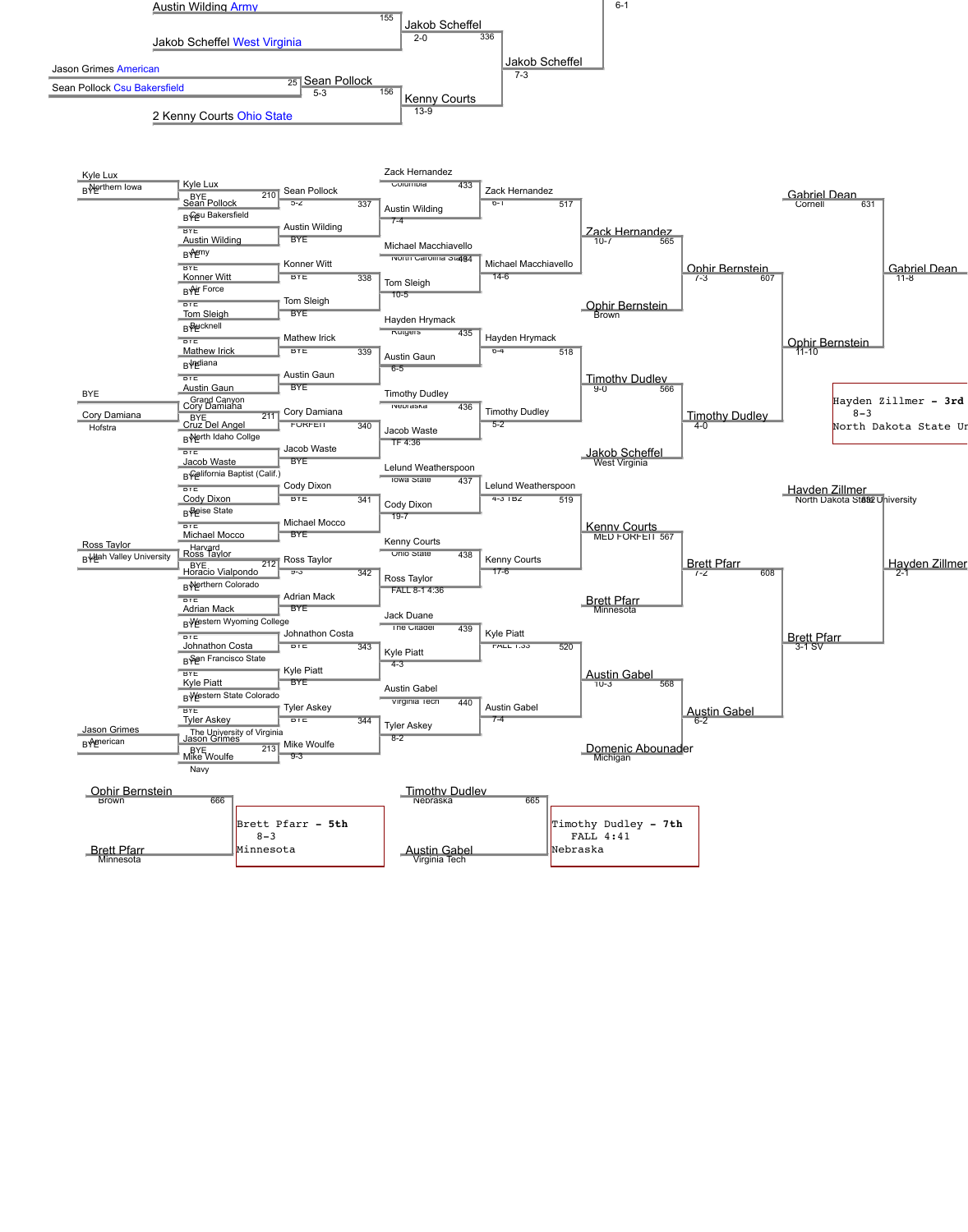### **2014 CLIFF KEEN DIVISION 197 Lbs**

| <b>PLACES</b>                |                                                                     |
|------------------------------|---------------------------------------------------------------------|
| 1. Kyven Gadson - Iowa State | 2. Scott Schiller - Minnesota                                       |
| 3. Kyle Snyder - Ohio State  | 4. Jace Bennett - Cornell                                           |
|                              | 5. Jared Haught - Virginia Tech   6. Trent Noon - Northern Colorado |
| 7. Lucas Sheridan - Indiana  | 8. Jake Smith - West Virginia                                       |

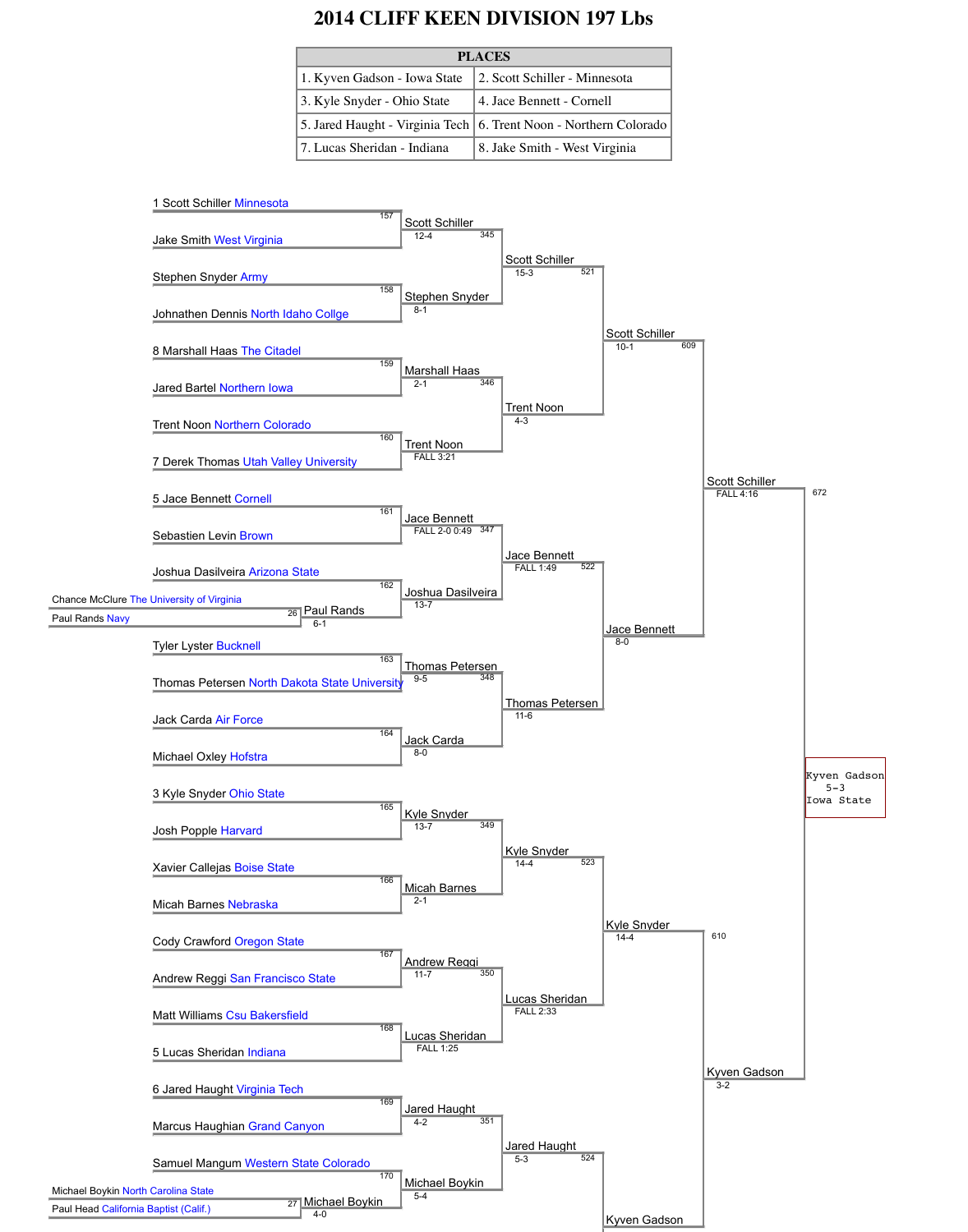

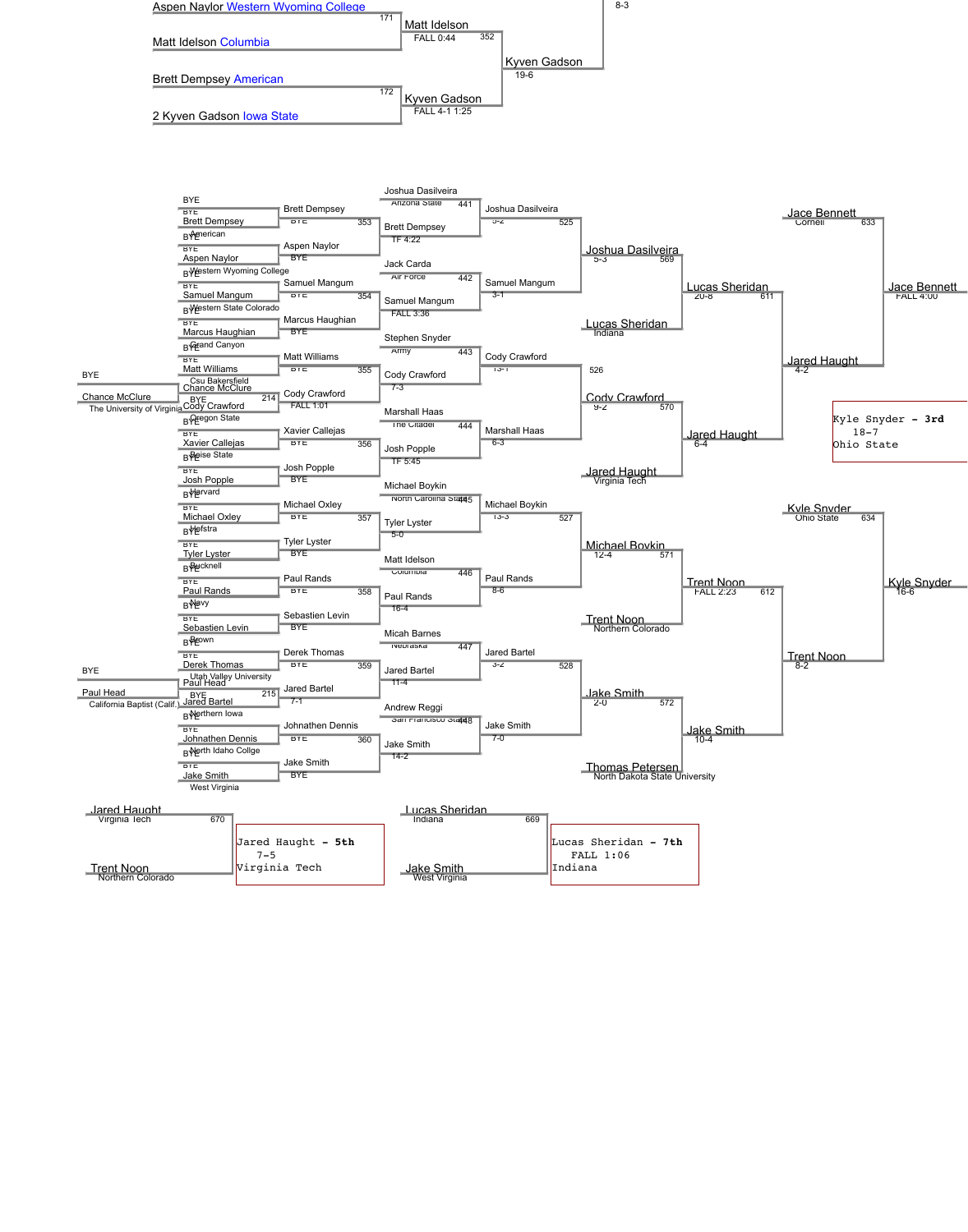# **2014 CLIFF KEEN DIVISION 285 Lbs**

| <b>PLACES</b>                                                                      |                                |
|------------------------------------------------------------------------------------|--------------------------------|
| 1. Nick Gwiazdowski - North Carolina State                                         | 2. Ty Walz - Virginia Tech     |
| 3. Adam Coon - Michigan                                                            | 4. Michael Kroells - Minnesota |
| 5. Nick Tavanello - Ohio State                                                     | 6. Joe Stolfi - Bucknell       |
| 7. Evan Knutson - North Dakota State University   8. Blaize Cabell - Northern Iowa |                                |

#### 1 Nick Gwiazdowski North Carolina State